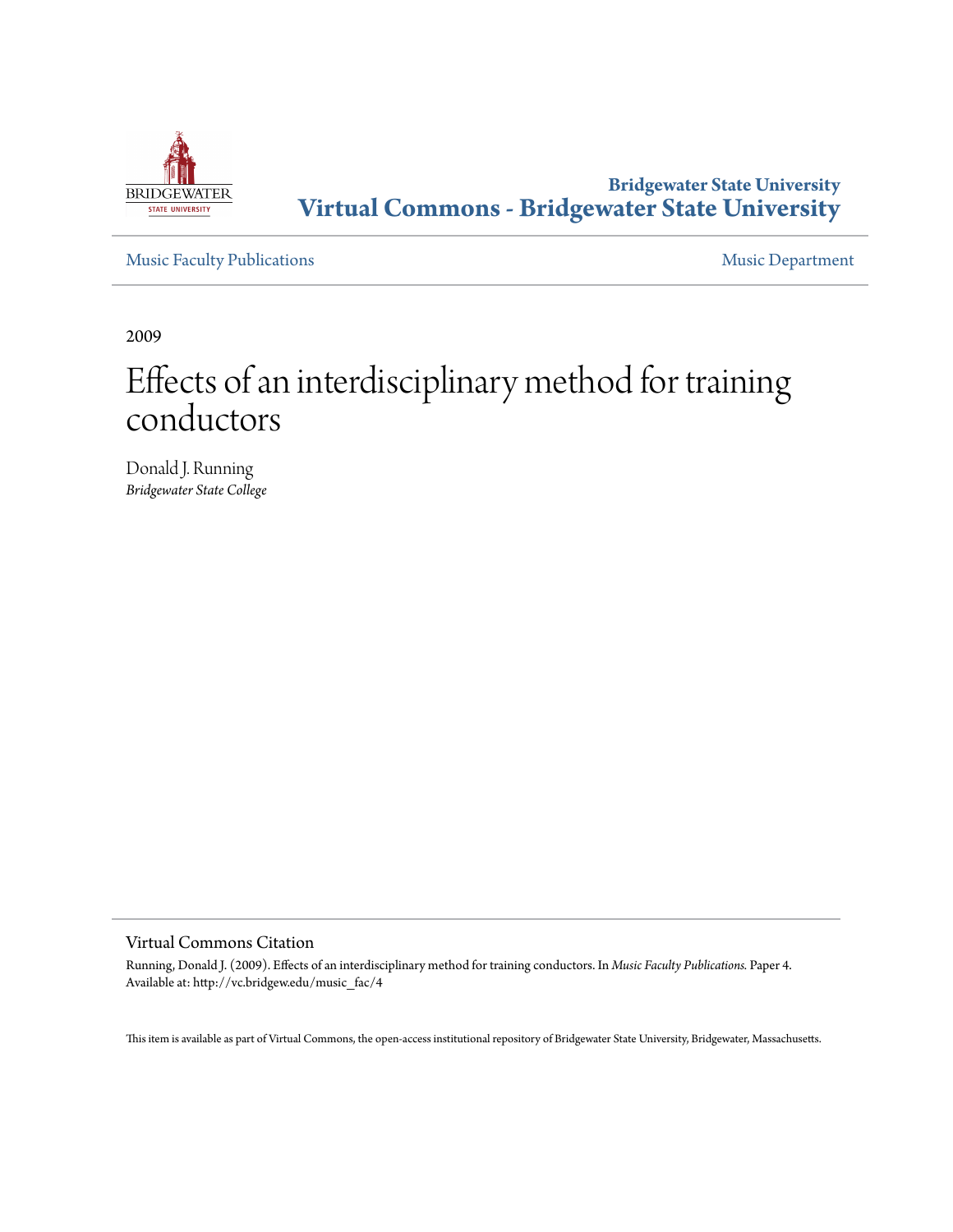Effects of an Interdisciplinary Method for Training Conductors

Donald J. Running

Bridgewater State College

March 14, 2008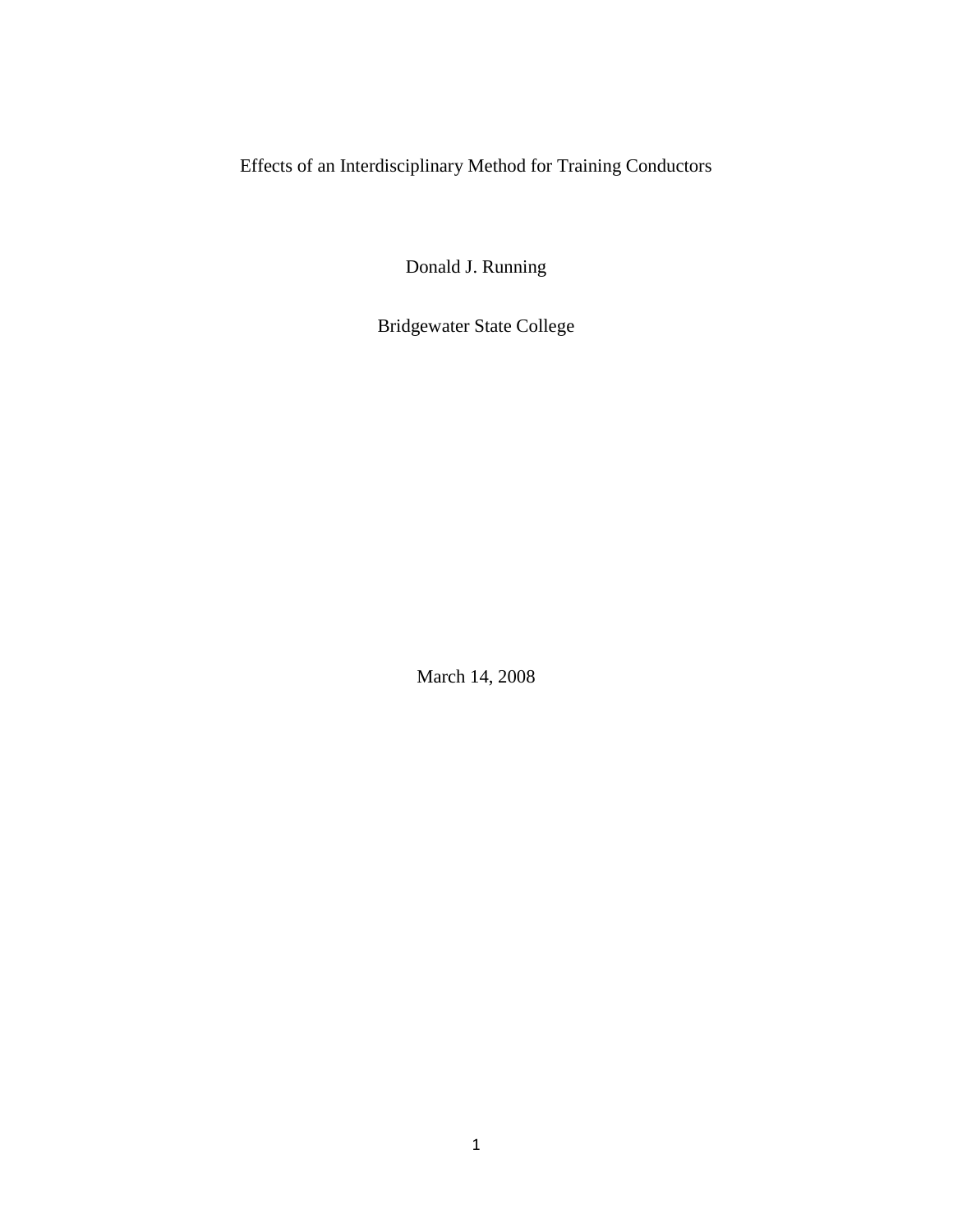# ABSTRACT

This study investigated effects of a method designed to enhance novice conductors' musical expressiveness, specificity, and comfort through incorporation of acting exercises. Participants (*N =* 33) were divided into an experimental group receiving instruction in physical acting exercises and a control group receiving traditional conducting instruction. Pretest/posttest questionnaires and pretest/posttest video excerpts assessed by a panel of experts were employed to assess changes in participants" abilities and attitudes. Results indicate that both the experimental method and traditional method have positive effects on the ability of the conductors to utilize and perform expressive conducting gestures  $(p < .01)$ . No significant interactions were found between the control and experimental groups; both experimental and traditional methods seemed to allow for student growth equally.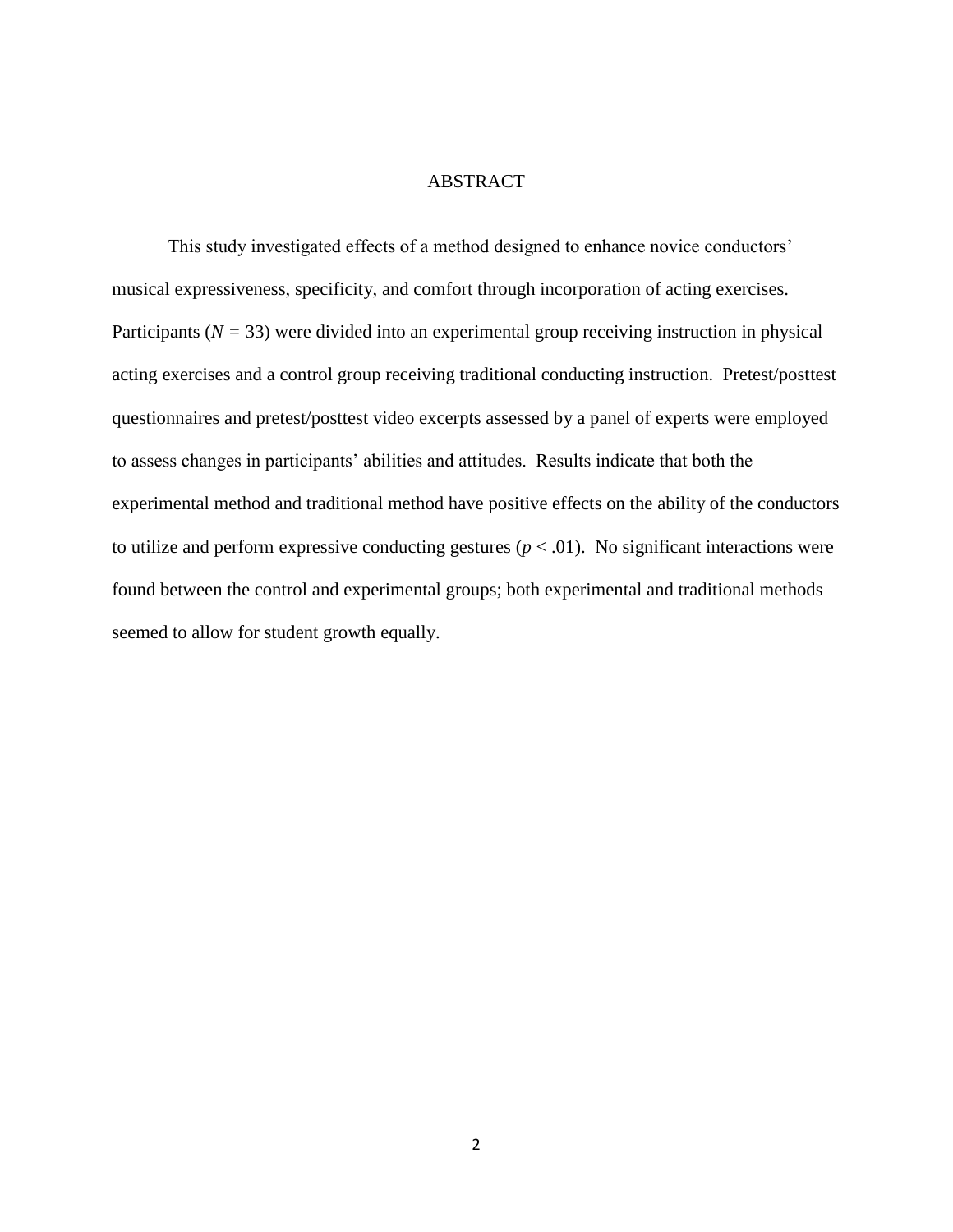#### **Effects of an Interdisciplinary Method for Training Conductors (APA Format)**

Several music educators have stated concerns regarding a lack of emphasis on expressiveness and creativity in college conducting curricula (Baker, 1992; Deal et al., 1985; Zirkman, 1984). Thus, there is a need for research regarding methods intended to increase the expressive abilities of novice conductors. The present study focused on using an interdisciplinary method for enhancing the physical abilities of novice conductors. In this case, exercises used to train actors in expressive movement were used to supplement traditional conductor instruction.

Interdisciplinary learning has become more prevalent in higher education (Anderson, 2003). Ellis and Fouts (2001) cited several benefits to interdisciplinary studies including enhancing higher-learning processes, making learning more connected across different disciplines, simulating "real-world" situations, enhancing content mastery, helping shape a student's attitude towards learning, and motivating students to learn. Other researchers have arrived at similar conclusions. Wineburg and Grossman (2000) reported that "… interdisciplinary curricula allow students to see patterns in chaos, transcend surface details, and see 'the big picture' that so often eludes us as moderns (p.2)." Brabant and Hochman (2004) observed a rapid and substantial change of student perspective on multiple levels (including perspectives relating to their own discipline), greater understanding of theoretical issues, and a greater appreciation for other disciplines. Interdisciplinary learning is the foundation of several modern learning theories including arts PROPEL (Aaron, 1994), constructivist theory (Post et all, 1997) and Integrated Thematic Instruction (Randle, 1998). Professors incorporating interdisciplinarity into higher education have demonstrated the ability to create unique and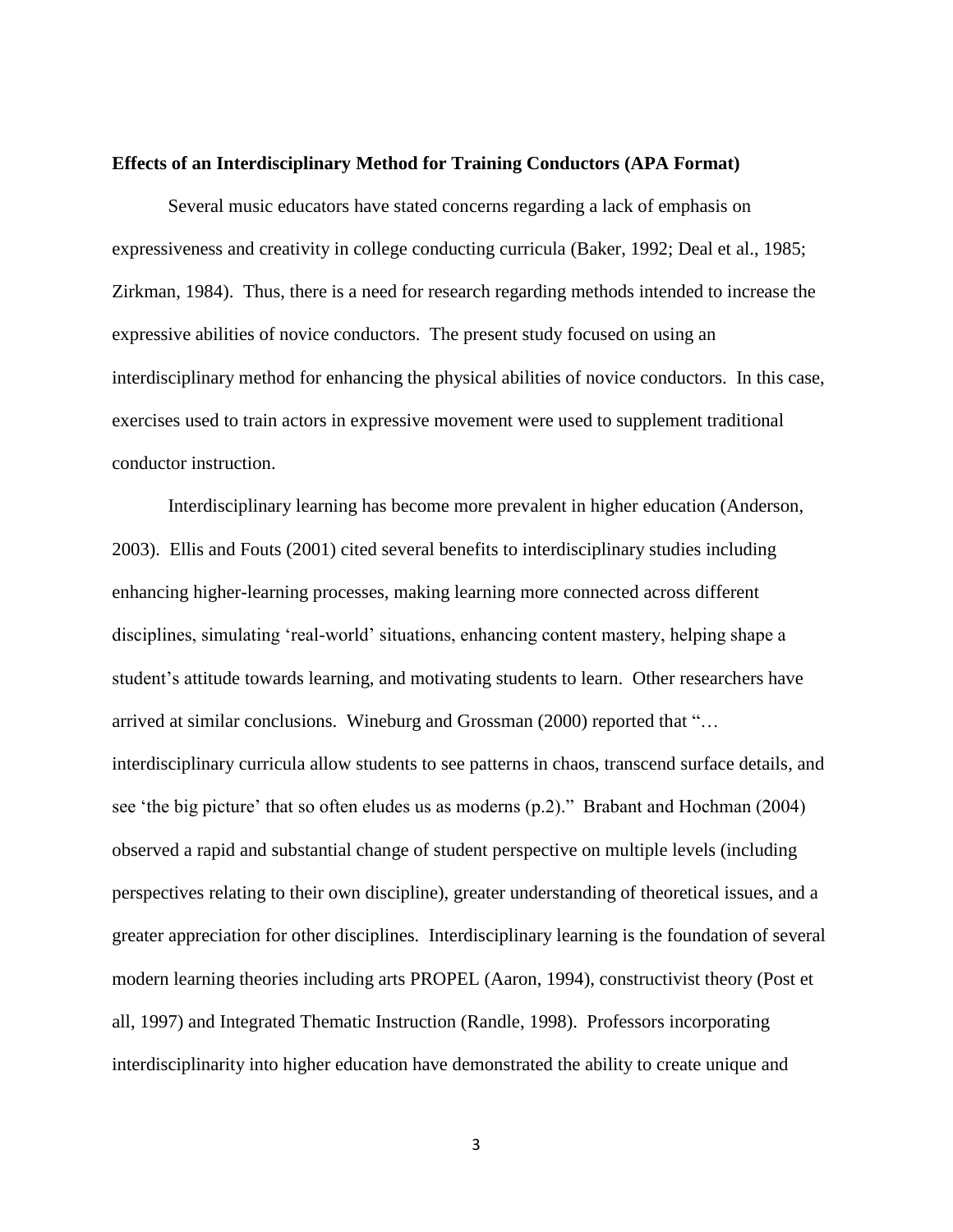powerful opportunities for students (Anderson, 2003; Brabant and Hochman, 2004; Ellis and Fouts, 2001; Wineburg and Grossman, 2000; Young, 2003).

The present study was inspired by various interdisciplinary explorations regarding expressive conductor training – particularly relating physical acting exercises to conducting. Through a broad examination of theatre in different cultures, Barba and Savarese"s (1991) concluded that it is in the physical body – not text, costume, or set – that the theatre"s ability to cross cultural boundaries lies. The study of the body as a means of theatrical expression has an extensive history. An emphasis on developing body movement in actor training can be traced back to ancient Greece (O"Brien, 1990). The exploration of dramatic physical expression was revisited through multiple theories pertaining to expressive movement coinciding with the  $17<sup>th</sup>$ century Scientific Revolution and Delsarte's mid-19<sup>th</sup> century theories related to emotional expression (Hoff, 1990). Delsarte influenced Dalcroze"s and Laban"s movement theories which were established during the late  $19<sup>th</sup>$  and early  $20<sup>th</sup>$  century to provide actors with an understanding of not only how the body moves, but also why it moves in an expressive and communicative sense (Schreiber, 1980).

In the early to mid-20<sup>th</sup> century, several theatre pedagogues began expanding traditional interpretations of expressive physical movement in order to better train actors. Stanislavski developed a system of training actors (commonly known as "the Method") to better train actors. Stanislavski's student Meyerhold created a new system of 'biomechanics' while training actors in various Russian theatres (Kubik, 2002; Meyerhold, 1976). Grotowski (2002) produced a series of exercises to train actors" physicality and vocal production. Etienne Decroux (1987) created a method to enhance and fulfill the expressive physical potential of actors through technical physical exercises. More recent methods for teaching physical movement to actors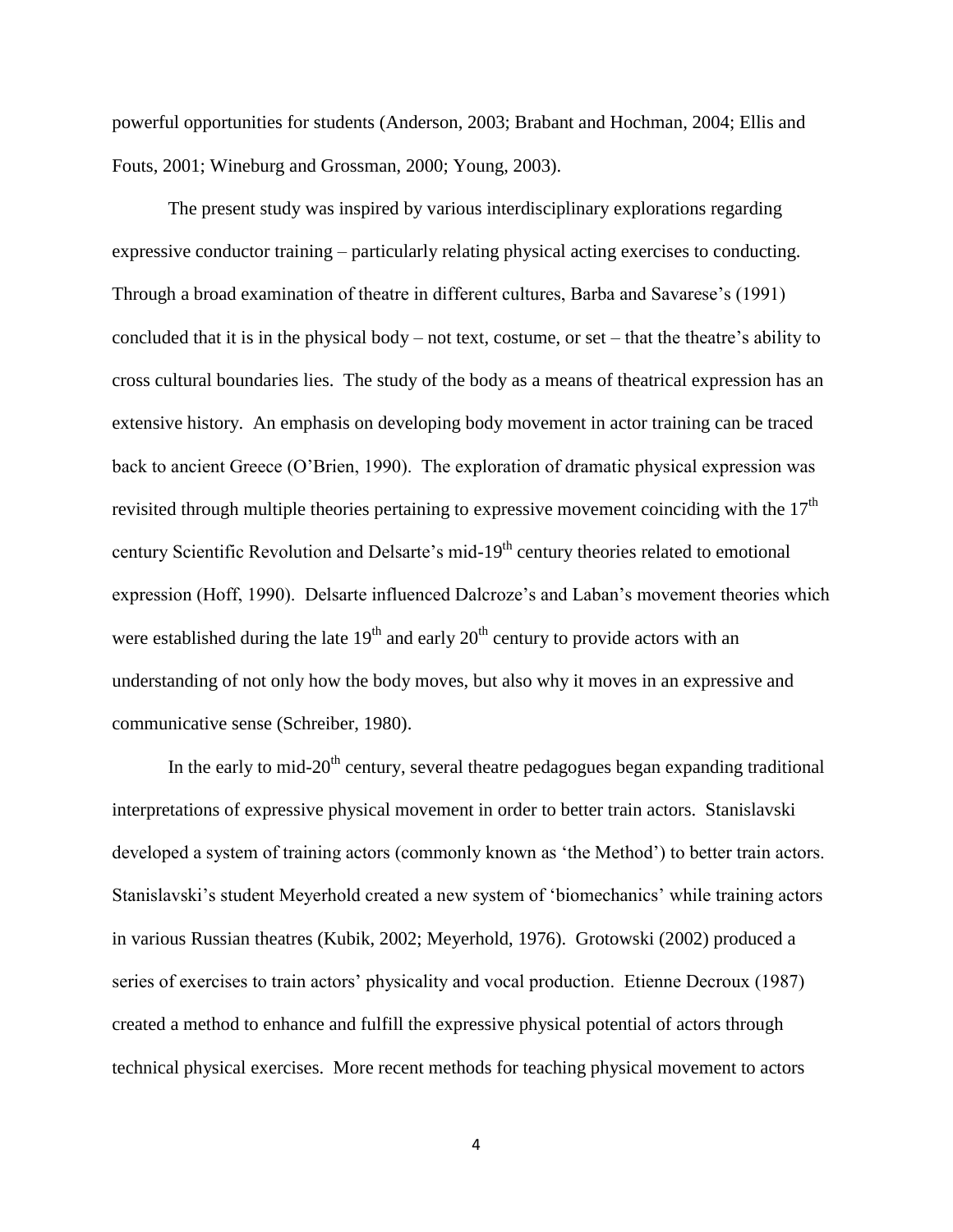include the Williamson Technique (Williamson, 2002) and the Margolis Method (Margolis, 2006). Actor training exercises within the present study were specifically taken from the Margolis Method and modified for application to conducting.

The present study is not the first to combine interdisciplinary learning and conductor training. Bartee (1977) observed that while conductors acknowledged the necessity of expressive movement, few were capable of detailing the origin of these expressive movements. Bartee then developed a model for explaining the act of conducting and how Laban Movement Analysis (LMA) would augment traditional conducting instruction. Poch (1982) employed LMA with her conducting students and found that these students quickly learned to analyze their own movements; enabling them to become both more confident in their gestures and find greater benefit to constructive comments regarding their conducting gestures. Miller (1988) found that LMA was significantly more effective than traditional methods of conductor training in improving conductor gestural expressiveness and Benge (1996) found it to be a useful means to describe expressive conductor movement. Yontz (2001) discovered that novice conductors trained in LMA were significantly superior at communicating artistic musical intentions than novice conductors trained in the use of traditional expressive gestures. Neidlinger (2003) suggests that Laban training has a positive impact for a group"s level of comfort while conducting.

Other researchers (Chagnon, 2001; Hibbard, 1994; McCoy, 1986; Wis, 1993) have explored utilizing group movement to assist in communication between conductor and musical ensemble. In these studies, ensemble movement was used to enhance the comprehension of musical structure, encourage proper vocal technique, and to sensitize participants to conducting gesture (Chagnon, 2001). Wis (1993) found movement activities to be more efficient than words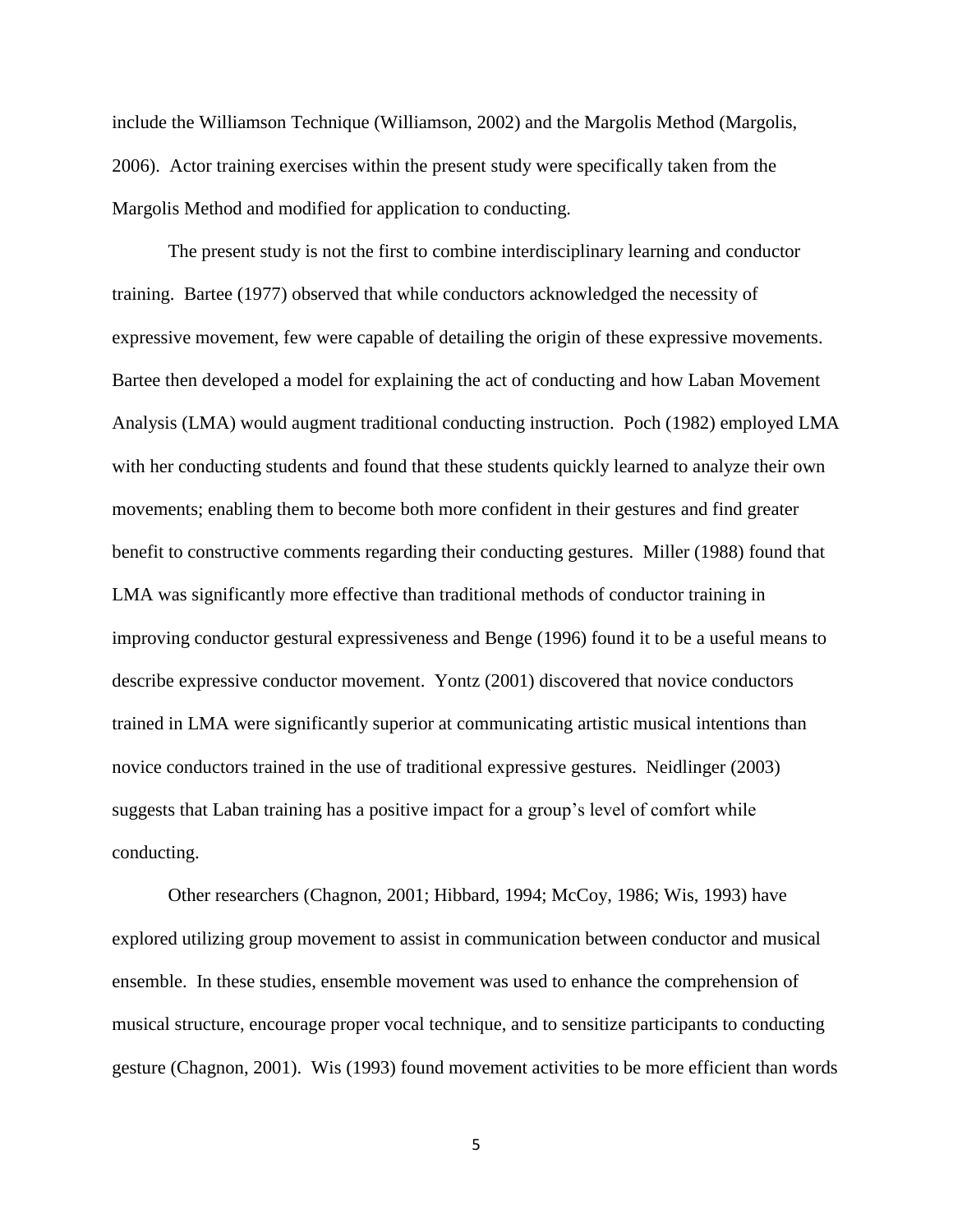in communicating indefinable musical qualities. Students engaged in the movement activities cited benefits to their memorization, vocal technique, and musical phrasing (Chagnon, 2001).

Similar to the present study, there have been other explorations regarding interdisciplinary associations between actor training and conductor training. Paul and Schenbeck (1980) reported details of how their conducting courses were enhanced by employing several of Spolin's (1963) actor training lessons. Spolin developed an extensive series of 'theatre games' to train actors to feel free, creative, and confident while on stage. Paul and Schenbeck (1980) discovered that the same positive benefits found in Spolin"s actors could be observed in novice conductors, specifically noting a decrease in self-consciousness, an increase of concentration, a greater sense of orientation between the conductor and ensemble, and improved communication skills. Maiello (1996) compared an actor's use of vocal quality to a conductor's use of expressive gesture; suggesting that both the actor and the conductor affect an audience/ensemble through variations of vocal or physical intensity.

Baker (1992) created exercises that emphasized perceived similarities between conducting and mime such as quickly focusing the eyes on multiple locations, improvised facial and body gestures, and face/body brushing (akin to trying on different "masks" of demeanor). Tait (1985) worked with masks and mime exercises to assist the development of creative and expressive conductors, finding these exercises helpful in enabling conductors to project the artists" inner creative self to both ensembles and audiences. Mime and acting exercises can also be found in Porter"s (2000) conducting curriculum for "non-conductors" which strongly emphasizes non-verbal communicative skills. Porter compared participants enrolled in her conducting curriculum with students enrolled in a traditional conducting course and found the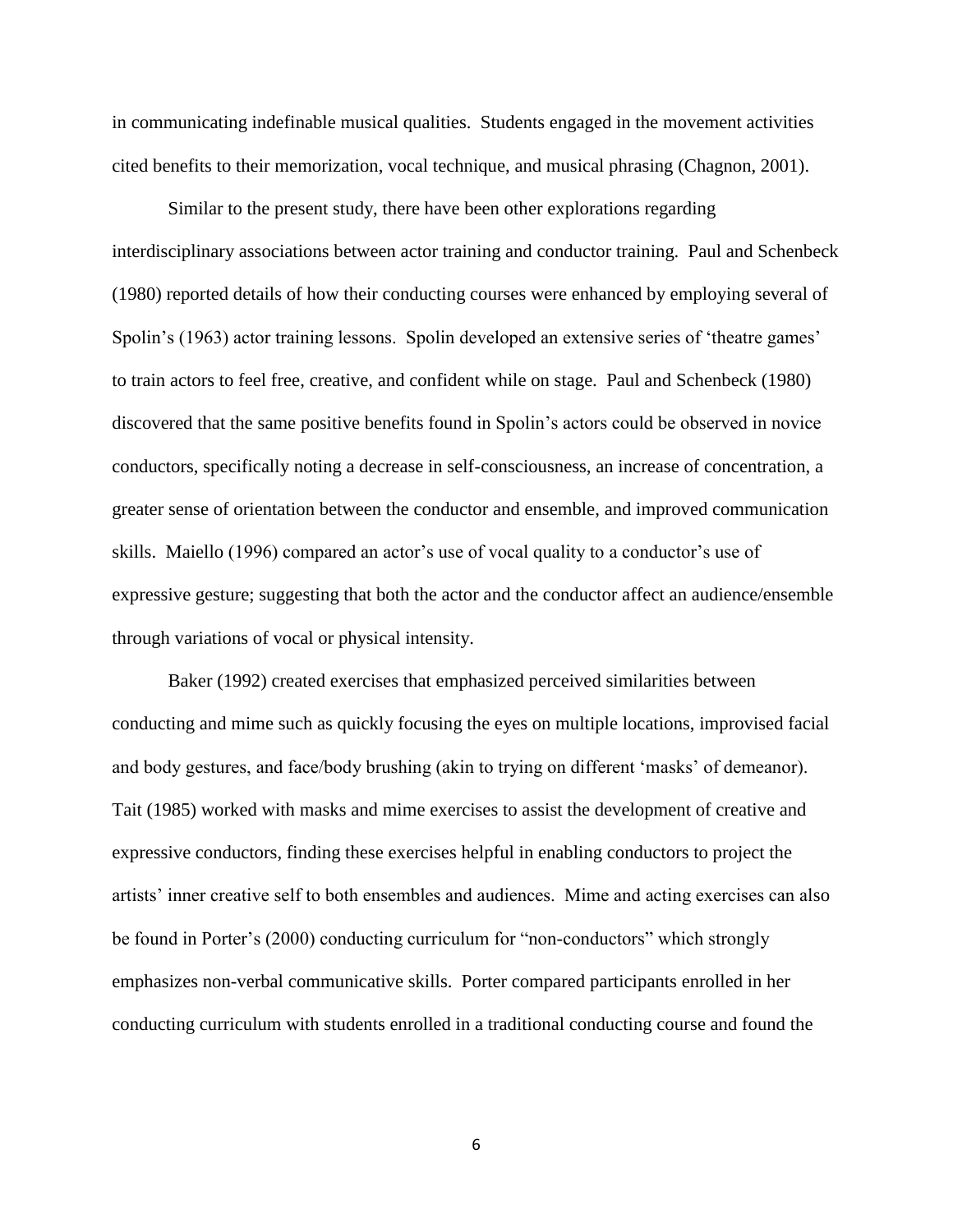non-conductor group fully capable of obtaining the conducting skills demonstrated by students receiving traditional training.

In light of the present study, the most relevant prior research was done by Orzolek (1996) who introduced theatre techniques and imaging exercises to undergraduate conducting students (*n* = 42). Orzolek designed several imagination-based miming exercises to increase the expressiveness and flexibility of novice conductors. For eight weeks, within each conducting class, an experimental group ( $n = 27$ ) received five to ten minutes of instruction with imagery and movement exercises. While Orzolek"s findings did not reveal any statistical significance, he did report a consistent trend of improvement in the experimental participants" facial, torso, hand, arm, and overall expressiveness when compared to the control group. Orzolek concluded that participants in the experimental group found the exercises to be personally beneficial in their development as expressive conductors.

It is clear that researchers are finding interest in the combination of movement-based disciplines with conductor training. Yet statistically significant benefits seem few and far between. There are several possible reasons for the lack of statistically significant results. For example the duration of the studies are not long enough, interdisciplinary connections between the exercises and conducting are not fully integrated by the students, and an efficient method for determining the expressive abilities of conductors remains lacking. The present study attempted to facilitate at least one of the previous problems; that of truly connecting the exercises to reallife conducting.

#### **METHOD**

#### **Participants**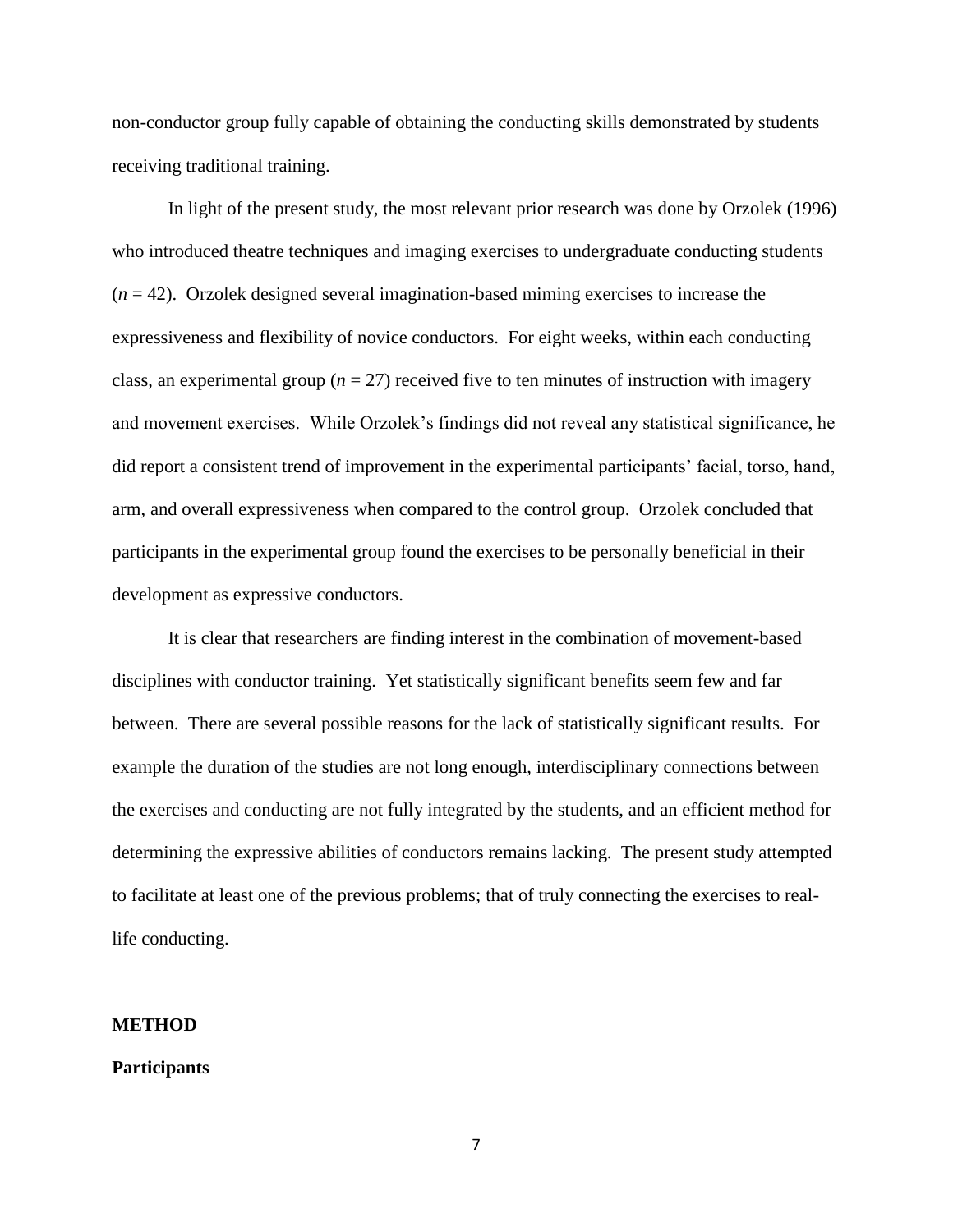Participants in this study  $(N = 33)$  were members of two sections of beginning conducting classes taught at a large Midwestern university. The two groups were labeled as the experimental group ( $n = 16$ ) and control group ( $n = 17$ ). This course was a requirement of all music performance majors and music education majors and included a mix of vocalists and instrumentalists. All the members were pursuing undergraduate degrees in music and were typically in their second year of musical higher education training. The research model employed a non-randomized (quasi-experimental) control group pretest-posttest design. This method allowed for exploration of the practical efficiency of teaching methods used with an undergraduate beginning conducting class. Only students who had completed the pretest/posttest questionnaires and the pretest/posttest videotaping were eligible for inclusion into the data analysis. Of the total 33 participants, 30 were randomly selected to be videotaped (experimental  $= 14$ , control  $= 16$ ) for evaluation of conducting skills.

#### **Data Gathering**

Over a two week period, each group received two 50-minute sessions of conducting instruction and two 15-minute sessions of conducting instruction. Within this framework, the experimental group received training in several acting-based exercises developed in conjunction with two university faculty members with extensive experience in conductor training and actor training. The overarching themes of the four class periods were 'Connecting breath to gesture,' "Leading groups using connected gesture," "Connecting legs to gesture," and "Emotion as an extension of breath and gesture.' The control group did not receive any of the experimental treatments but underwent the customary conducting class curriculum featuring an emphasis on baton technique and beat pattern subdivisions.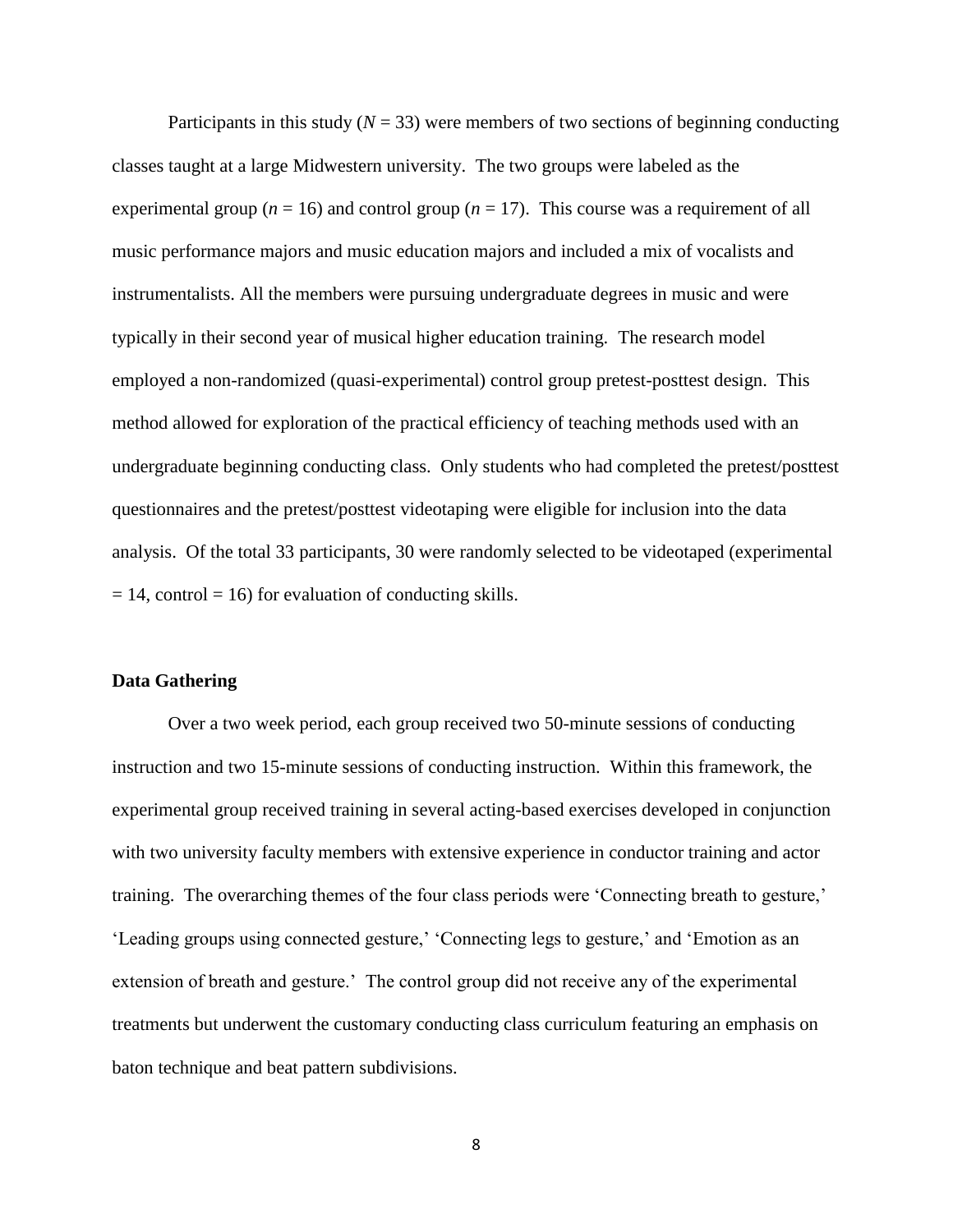Research questions for the present study can be organized into two overarching categories. The first category was based upon student reactions and attitudes concerning the experimental procedures. This data was collected through a pretest questionnaire administered to both groups prior to the treatment period and a posttest questionnaire administrated following the treatment period. The second category was based upon the evaluation of video recorded student performances by a panel of expert instructors of undergraduate conducting. Prior to the treatment period, all participants were videotaped conducting other members of the class through a section of Gustav Holst"s "Intermezzo" from the *First Suite in Eb.* This musical selection served as the pretest conducting excerpt. Following the treatment period, all participants were videotaped conducting an excerpt from the first movement of Joseph Haydn"s *Symphony No. 104* which served as the posttest conducting excerpt.

All conducting performances were dubbed onto three separate master DVDs containing both pretest taping and posttest tapings in random order. A panel of three experienced instructors of undergraduate conducting evaluated the expressiveness, specificity, and comfort level of each of the performances. These scores were recorded on a tally sheet and used to determine whether or not the experimental procedure had significant effects on the development of basic conducting skills. Three practice conducting examples were provided prior to the actual rated conducting performance to allow the adjudicators an opportunity to acclimate themselves to the evaluation tool. The panel was not aware of the pretest or posttest, experimental or control status of the performances.

#### **Data Analysis**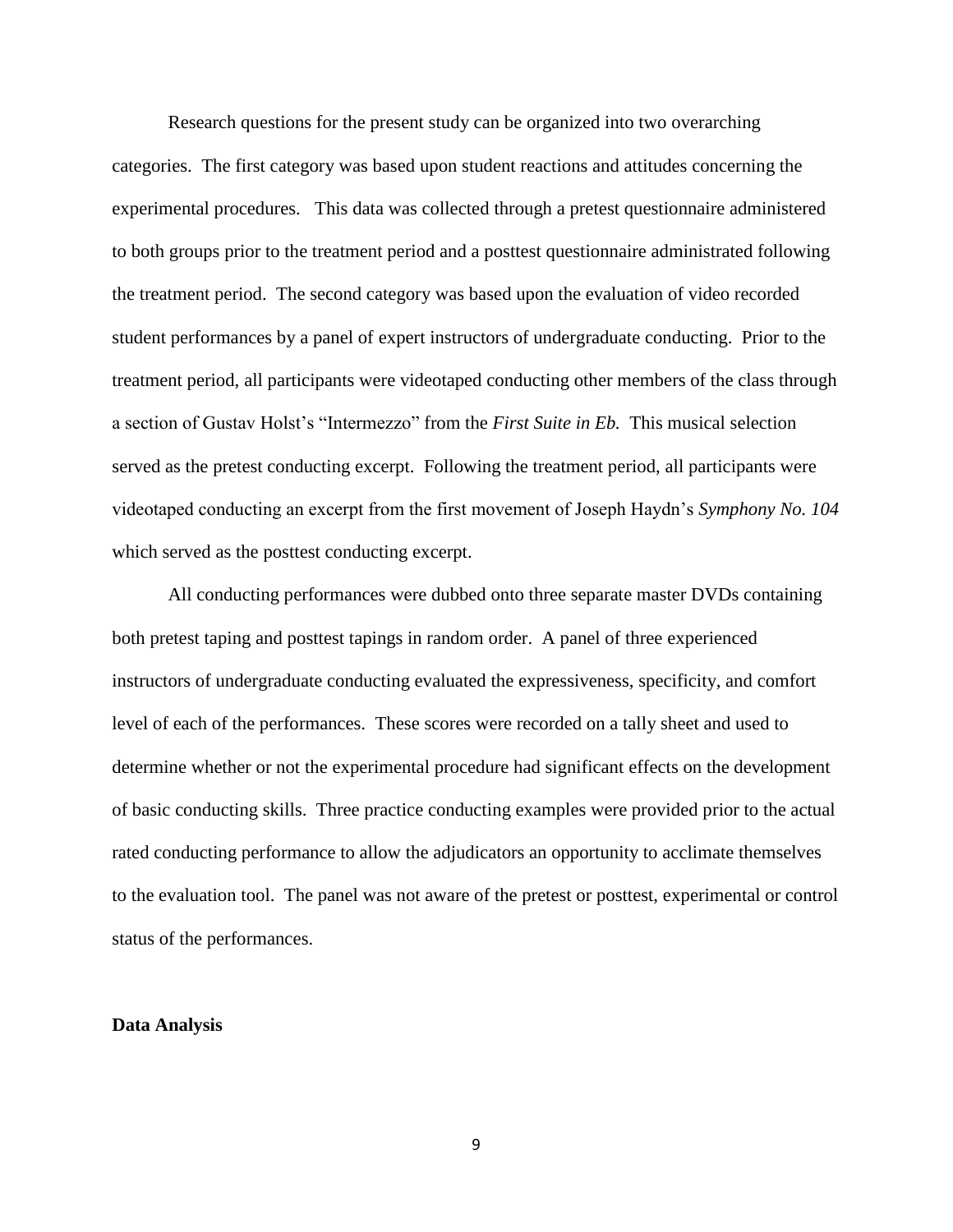Student reactions to the experimental process were evaluated using responses given to the pretest-posttest questionnaire analyzed through one-way, between-groups, repeated measures Analyses of Variance (ANOVAs). The scores supplied by the expert conducting instructors underwent identical statistical analyses. The independent variable for each item was the participants" group (control vs. experimental) and the dependant variables consisted of posttest scores on the survey items and expert evaluations administered after the workshops were completed. The .05 level of significance was adopted as the alpha level for all tests.

## **RESULTS**

### **Results of the Participant Questionnaires**

Over the course of the treatment period neither group of participants experienced a change in their comfort level about conducting  $[F(2,28)=3.84, p=.06$ , partial eta squared = .11]. There were also no significant differences found between the two groups [*F*(2,28)=1.87, *p*=.18, partial eta squared  $= .06$ . In the case of participants' ability to perform conducting gestures, both groups displayed significant gains following the treatment period [*F*(2,28)=29.83, *p*<.01, partial eta squared = .49]. However there were also no significant differences found between the two groups  $[F(2,28)=0.59, p=.45,$  partial eta squared  $= 0.02$ . Similarly, both group of participants experienced a positive change in their knowledge of beat patterns over the course of the treatment period [*F*(2,28)=44.60, *p*<.01, partial eta squared = .59]. Again however there were no significant differences found between the two groups  $[F(2,28)=0.14, p=.71$ , partial eta squared = .01]. Means scores for the survey items "Comfort About Conducting," "Ability to Perform Conducting Gestures," and "Knowledge of Beat Patterns" can be found in Tables 1, 2, and 3 respectfully.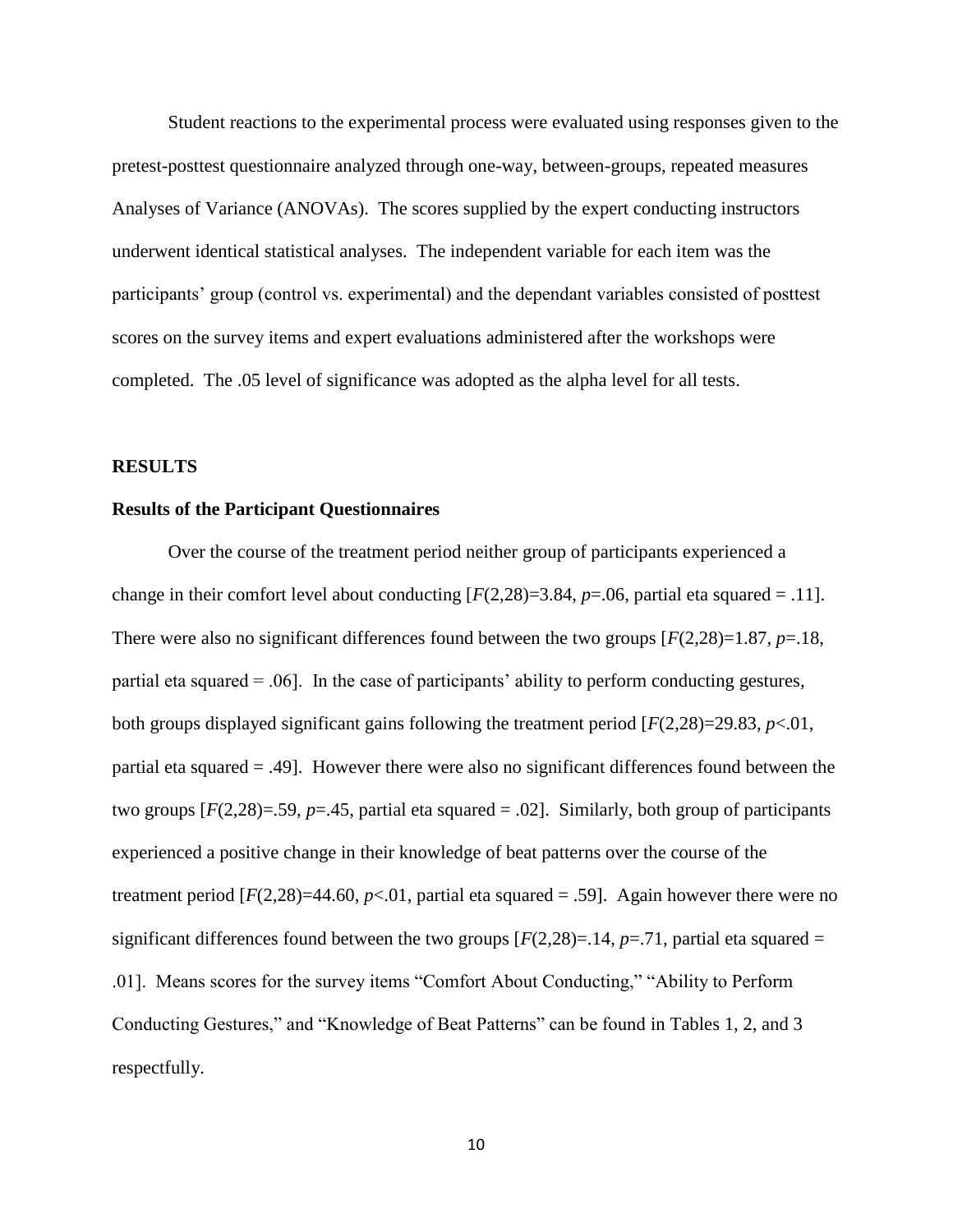## **Results of the Expert Evaluation**

Neither group of participants demonstrated changes in their perceived comfort while conducting  $[F(2,28)=0.69, p=.41,$  partial eta squared  $= .02$ ] and no significant differences were found between the two groups  $[F(2,28)=1.07, p=.31$ , partial eta squared = .04]. Likewise, there were no differences found in participants' perceived conducting specificity  $[F(2,28)=33, p=.57,$ partial eta squared = .01] and no significant differences found between the two groups [*F*(2,28)=.59, *p*=.45, partial eta squared = .02]. Means scores for the evaluation items "Perceived Level of Comfort" and "Perceived Level of Specificity" can be found in Table 4 and 5 respectfully.

Different results were found for the evaluation items "Perceived Connection of Breath to Gesture" and "Perceived Level of Expressivity." Significant differences were found in both groups perceived connection of their conducting gestures to the way they use their breath  $[F(2,28)=7.44, p=.01$ , partial eta squared  $=.21$ ] yet no differences were found however between the two groups  $[F(2,28)=0.0, p=.97$ , partial eta squared  $= .00$ . Lastly, a significant difference was found in the participants' level of conducting expressivity  $[F(2,28)=8.93, p<0.01]$ , partial eta squared  $= .24$ ]. Again, there were no differences found between the two groups  $[F(2,28)=.17,$ *p*=.68, partial eta squared = .01]. Mean scores for the evaluation items "Perceived Connection of Breath to Gesture" and "Perceived Level of Expression" can be found in Table 6 and 7 respectfully.

Table 1 *Mean Scores for Comfort About Conducting*

| Test                        | M    | SE   |
|-----------------------------|------|------|
| <b>Control Pretest</b>      | 3.54 | 1.33 |
| <b>Control Posttest</b>     | 4.56 | 1.61 |
| <b>Experimental Pretest</b> | 4.42 | ാറ   |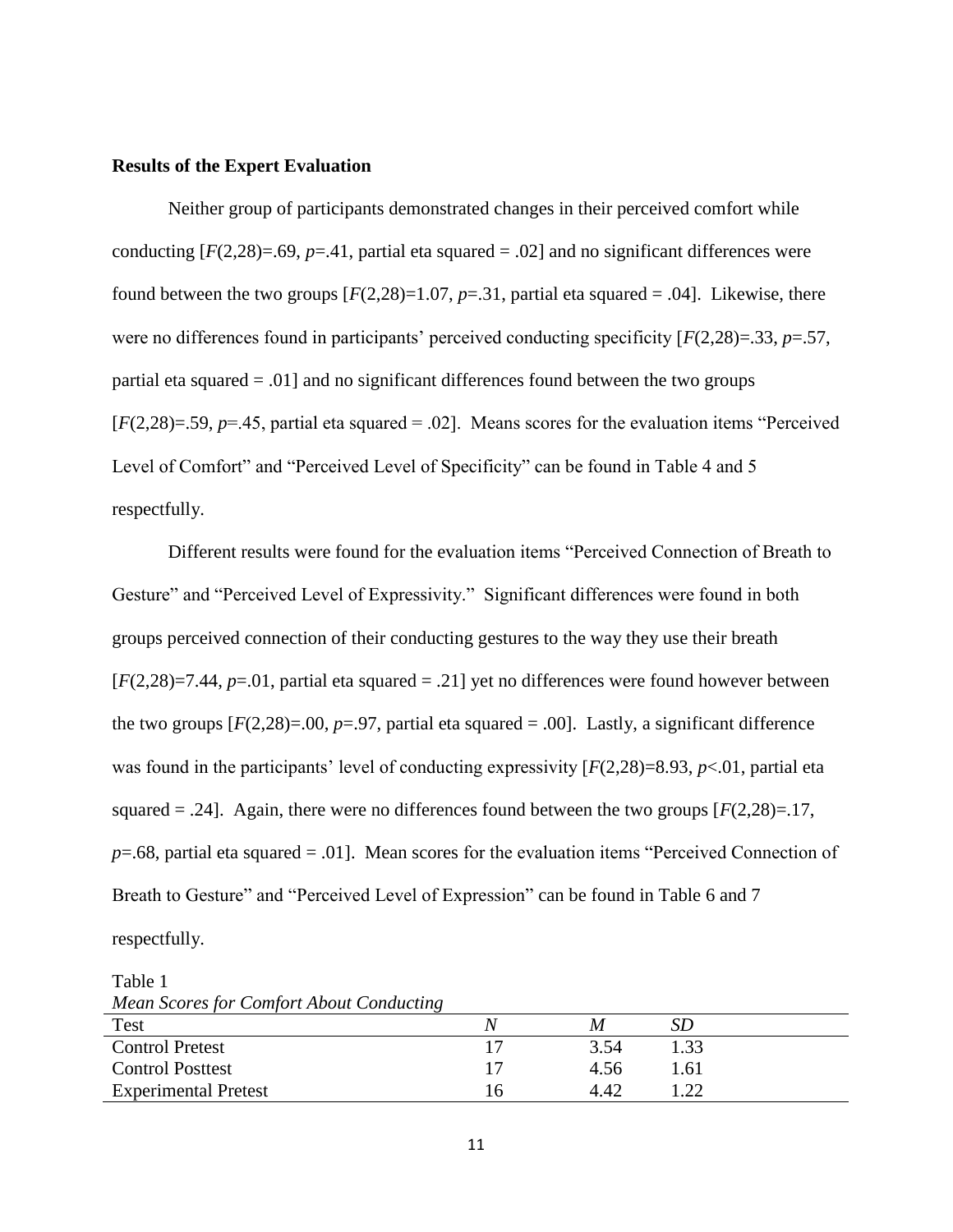| <b>Experimental Posttest</b>                 | 16                     | 4.60             | 1.29      |
|----------------------------------------------|------------------------|------------------|-----------|
|                                              |                        |                  |           |
| Table 2                                      |                        |                  |           |
| Mean Scores for Ability to Perform           |                        |                  |           |
| <b>Conducting Gesture</b>                    |                        |                  |           |
| Test                                         | $\boldsymbol{N}$       | $\boldsymbol{M}$ | <b>SD</b> |
| <b>Control Pretest</b>                       | 17                     | 3.34             | .94       |
| <b>Control Posttest</b>                      | 17                     | 4.88             | 1.03      |
| <b>Experimental Pretest</b>                  | 16                     | 4.14             | 1.32      |
| <b>Experimental Posttest</b>                 | 16                     | 4.63             | 1.24      |
| Table 3                                      |                        |                  |           |
|                                              |                        |                  |           |
| Mean Scores for Knowledge of Beat Patterns   |                        | $\boldsymbol{M}$ | <b>SD</b> |
| <b>Test</b><br><b>Control Pretest</b>        | $\boldsymbol{N}$<br>17 | 4.22             |           |
| <b>Control Posttest</b>                      |                        |                  | .91       |
|                                              | 17                     | 5.54             | .84       |
| <b>Experimental Pretest</b>                  | 16                     | 4.18             | 1.50      |
| <b>Experimental Posttest</b>                 | 16                     | 5.34             | .93       |
| Table 4                                      |                        |                  |           |
|                                              |                        |                  |           |
| Mean Scores for Perceived Level of Comfort   |                        |                  |           |
| <b>Test</b>                                  | $\boldsymbol{N}$       | $\overline{M}$   | SD        |
| <b>Control Pretest</b>                       | 16                     | 4.51             | 1.37      |
| <b>Control Posttest</b>                      | 16                     | 4.60             | 1.55      |
| <b>Experimental Pretest</b>                  | 14                     | 4.13             | 1.29      |
| <b>Experimental Posttest</b>                 | 14                     | 4.33             | 1.41      |
|                                              |                        |                  |           |
| Table 5                                      |                        |                  |           |
| <b>Mean Scores for Perceived Specificity</b> |                        |                  |           |
| Test                                         | $\boldsymbol{N}$       | $\boldsymbol{M}$ | <b>SD</b> |
| <b>Control Pretest</b>                       | 16                     | 4.33             | 1.71      |
| <b>Control Posttest</b>                      | 16                     | 4.38             | 1.51      |
| <b>Experimental Pretest</b>                  | 14                     | 4.00             | 1.49      |
| <b>Experimental Posttest</b>                 | 14                     | 4.22             | 1.46      |
| Table 6                                      |                        |                  |           |
| Mean Scores for Perceived Connection of      |                        |                  |           |
| <b>Breath to Gesture</b>                     |                        |                  |           |
| Test                                         | $\boldsymbol{N}$       | M                | SD        |
| <b>Control Pretest</b>                       | 16                     | 3.42             | 1.33      |
| <b>Control Posttest</b>                      |                        |                  |           |
|                                              | 16                     | 3.58             | 1.39      |
| <b>Experimental Pretest</b>                  | 14                     | 3.16             | 1.25      |
| <b>Experimental Posttest</b>                 | 14                     | 3.82             | 1.50      |
| Table 7                                      |                        |                  |           |
|                                              |                        |                  |           |

*Mean Scores for Perceived Expressivity*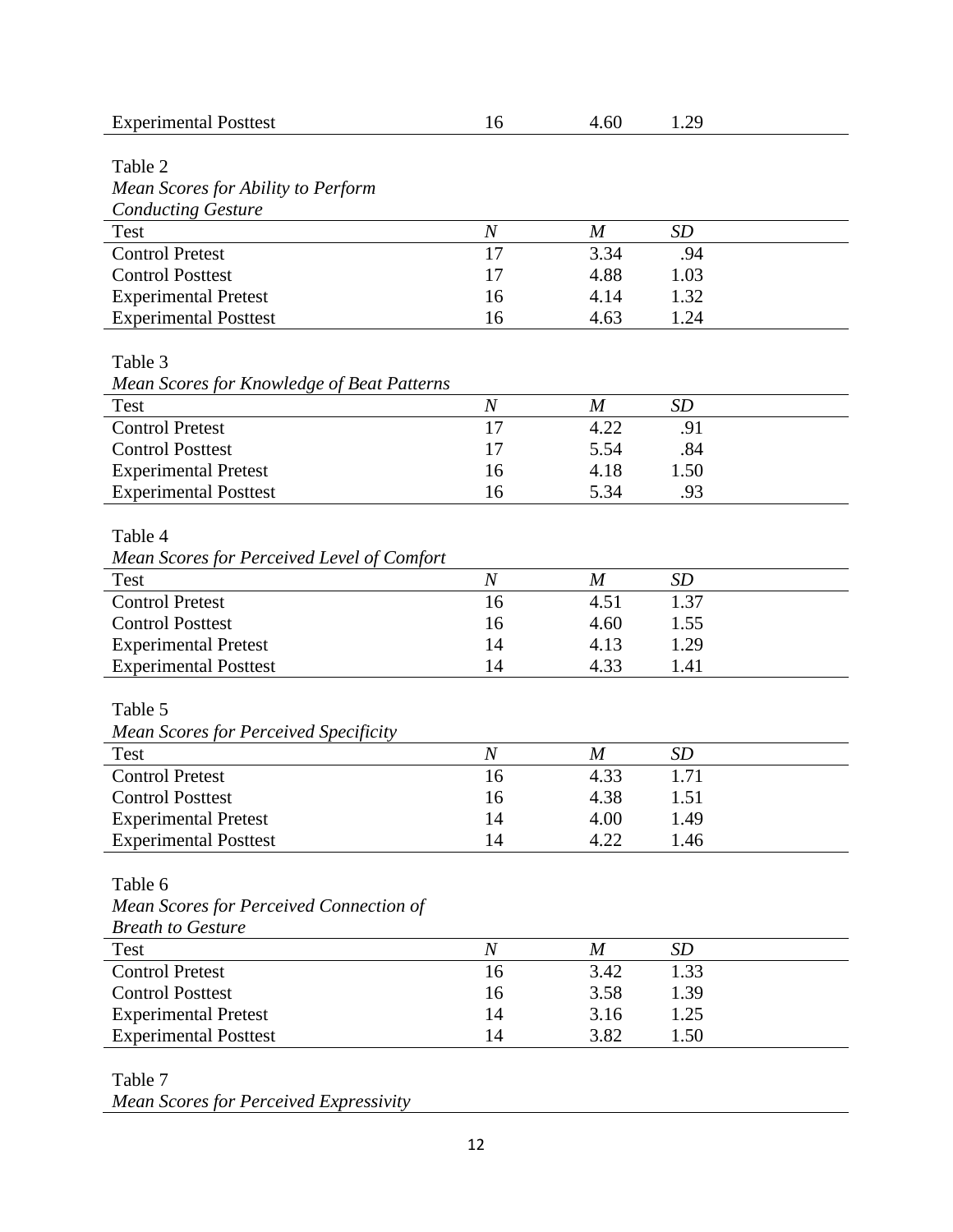| Test                         |    | M    | SD   |
|------------------------------|----|------|------|
| <b>Control Pretest</b>       |    | 4.07 | 1.57 |
| <b>Control Posttest</b>      | 16 | 4.69 | 1.43 |
| <b>Experimental Pretest</b>  | 14 | 3.96 | 1.62 |
| <b>Experimental Posttest</b> | 14 | 4.56 | l 47 |

## **DISCUSSION**

Across the participant survey items, no significant differences were found between groups. It appears that both the control and the experimental groups achieved similar results: both methods reported statistically equivalent improvement of conductor ability and beat pattern knowledge. This improvement occurs whether their conducting training is reinforced by incorporation of physical acting exercises or additional emphasis on traditional conducting pedagogy. It is equally important to note that the treatment did not hinder the experimental group in their confidence in leading an ensemble.

The remaining research questions for the present study relate to the perceptions of expert instructors of novice conductors. Among both groups, improvement was found for each item and statistically significant improvement was revealed in relation to two measures: perceived expressivity and connection of breath to gesture. However, like the questions related to student perception, no significant differences were found between the experimental and control groups. The evaluators' responses indicate that, when incorporated into a traditional conducting curriculum, both methods (instruction in baton technique/subdivision and instruction in acting exercises) similarly improve development of physical conducting skills.

The findings of the present study are particularly valuable when examined in relation to prior research regarding the interdisciplinary conjunction between theatre exercises and conductor training; particularly the research of Orzolek (1996). Both Orzolek and the present researcher employed a pretest/posttest format, drawing conclusions from both student self-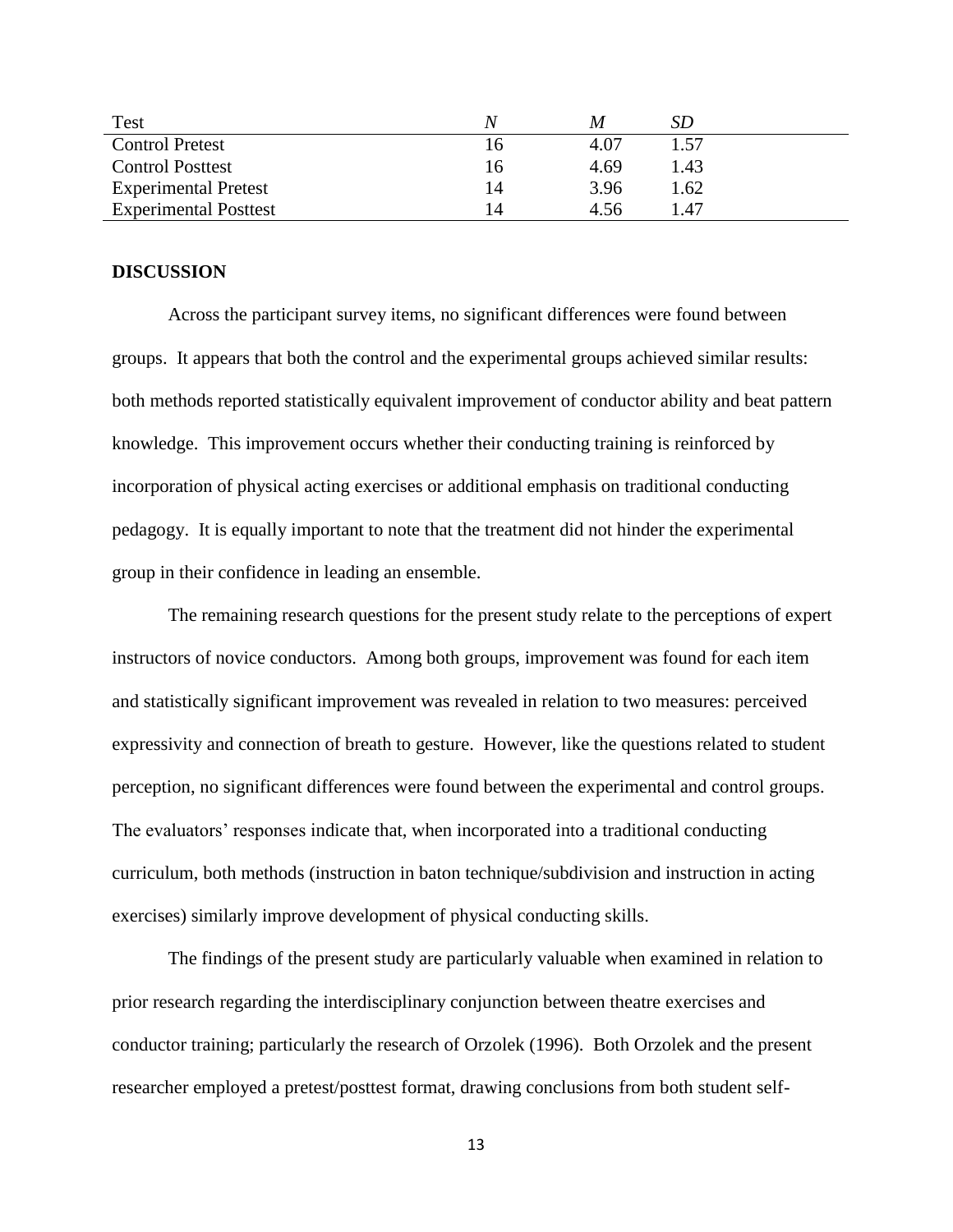evaluation reports and the evaluations of expert instructors of conducting. However, two important aspects differentiate the two studies. One distinguishing factor is the nature of the theatre exercises employed. Orzolek"s study was primarily based upon volunteers" solo explorations of physical gesture and imagery with some partner exercises while the present study began with solo exploration but then quickly shifted emphasis to partner and group work. Another distinguishing factor between the studies was the manner in which instruction time was utilized. Although each study allowed for the same amount of instruction time (130-140 minutes), Orzolek dispersed 24 short lessons over a two month period. This is in sharp contrast to the use of an intensive approach to the integration of acting techniques over four classes within a two week period exemplified in the present study.

Despite these differences, several commonalities can be found. Both the present researcher and Orzolek (1996) found that incorporation of exercises aimed at developing novice conductors" gestural expressiveness will result in the ability of the student to conduct more expressively; at the same level as students in more traditional conducting classes. Also, it was determined that the acquisition of rudimentary conducting skills was not affected by the incorporation of these theatre exercises. Two important factors differentiate the two studies in respect to their findings, however. Orzolek found improvements in the acquisition of basic skills and in student perception of the importance of the theatre exercises that the present study did not. On the basis of the results of these two studies, it appears that a better means of incorporating the theatre exercises would be in smaller doses over an extended period of time. Given a choice between investing instruction time into a few intensive workshops or several short acting exercises over the course of a semester, the latter seems to produce better results.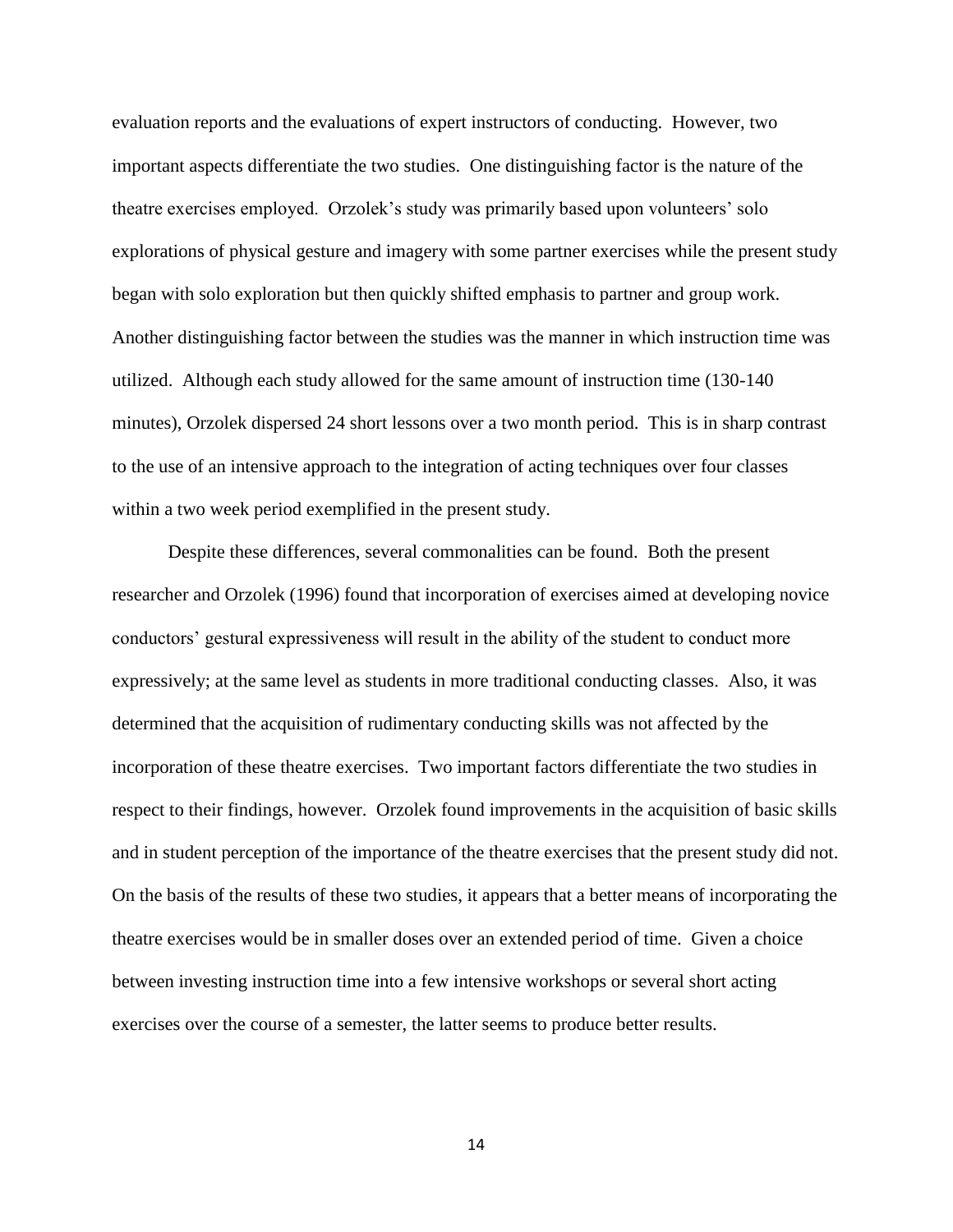An ability to communicate musical ideas kinesthetically is an important characteristic of a conductor (Benge, 1996; Byo, 1988; Byo and Austin, 1994; Cofer, 1998; Gallops, 2005; Grechesky, 1985; House, 1994; Laib, 1993; McClung, 1996; Sidoti, 1990; VanWeelden, 2002) and additional research is needed to develop practical methods for increasing the physical expressivity of novice conductors. Through exercises originally developed to train actors in expressive physical movement, novice conductors may find a bridge for transposing musical ideas into physical manifestations. Results of the present experiment point to different venues for further research in this interdisciplinary study. For instance exercises presented in this study should be implemented for shorter periods within the course, but extend training to an entire semester or year. By using these (and other physical acting exercises) for a full year, conducting instructors would be likely to see significant improvement in expressive and specific abilities as well as conductor comfort. A study to determine the effect of this extended time period would be beneficial to conducting pedagogy. Perhaps the most valuable avenue for further research is how best to integrate fundamental technical conducting skills with expressive conducting skills. Is it more beneficial for a class to study expressive movement first and then acquire basic skills, to aquire a basic foundation first and then learn to be expressive, or should both be learned simultaneously?

Determining the efficacy of each of the acting exercises will be of great value to the profession. By ascertaining which exercises are most useful and assimilated more quickly, a conducting teacher could use the exercises in partnership with material already being taught in class. This could allow an interested instructor to develop a class structure that is most appropriate to his/her particular situation. In addition, new exercises promoting conducting expressivity should be created and explored. Development of new exercises would offer an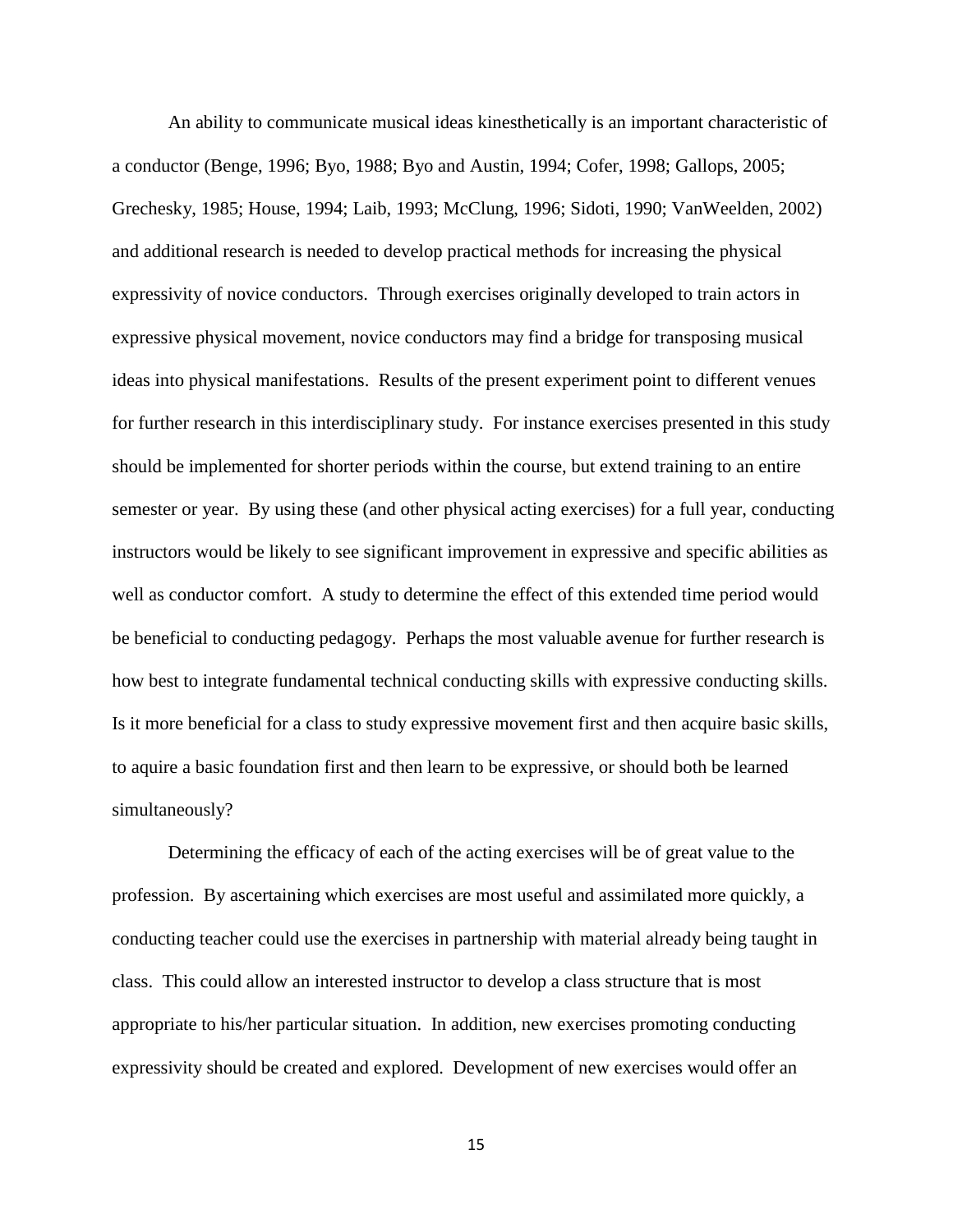important variety to conducting instructors allowing interested instructors to determine which exercises best suit a specific conducting concept while remaining within their personal teaching comfort level and philosophy of conductor instruction. It will also be valuable to take a longitudinal approach to evaluating the efficacy of this method of conductor training following several years of the participants' teaching and/or conducting.

The present study was conceived to explore effects of an interdisciplinary method for training novice conductors; a method designed in collaboration with experts in the fields of music and theatre. For those interested in using theatre exercises as an addition to their traditional methods of teaching conducting, the results indicate that such training will not hinder the acquisition of basic conducting skills. The skills and attitudes of the participants in the experimental group did not lag behind their colleagues in the control group, despite receiving a very different approach to instruction in conducting and physical communication. Further refinement of this and other methods related to the use of movement-based disciplines in conducting instruction will lead to a proper balance of instruction in technique and expression.

## **REFERENCES**

- Aaron, J. (1994). Integrating music with core subjects. *Music Educators Journal 80(6),*  33-36.
- Anderson, D. E. (2003). An assessment of interdisciplinary university visual and performing arts programs in the United States. (Doctoral dissertation, Pepperdine University, 2003). *Dissertation Abstracts International, 64*, 2797.

Baker, A. L., (1992). Creating conductors: An analysis of conducting pedagogy in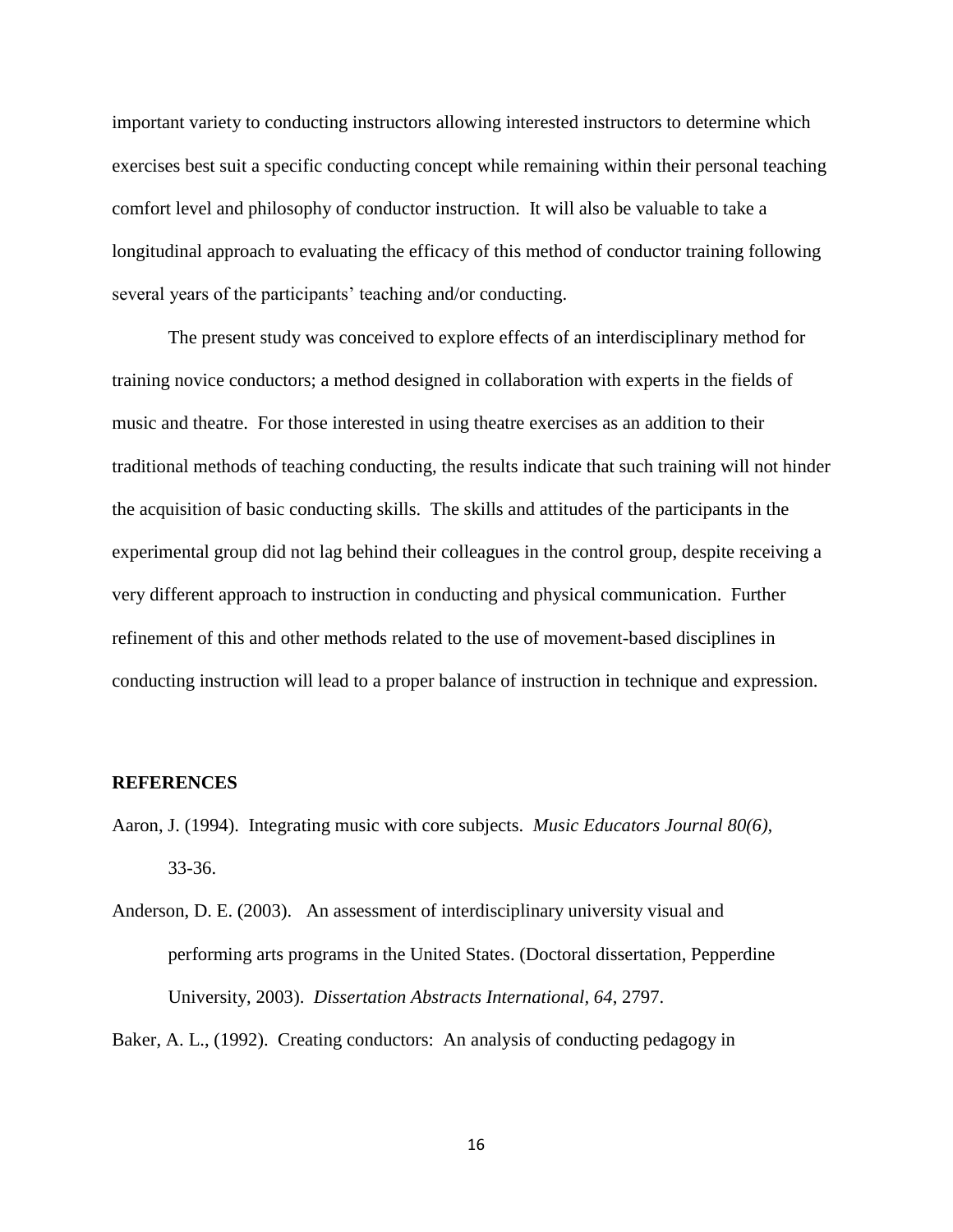American higher education (Doctoral dissertation, Stanford University, 1992). *Dissertation Abstracts International, 53,* 2285.

- Barba, E. & Savarese, N. (1991). *A Dictionary of Theatre Anthropology; The Secret Art of the Performer*. Routledge, NY: Routledge.
- Bartee, N. K. (1977). The development of a theoretical position on conducting using principles of body movement as explicated by Rudolf Laban. (Doctoral dissertation, University of Illinois at Urbana-Champaign, 1977). *Dissertation Abstracts International, 38*, 6384.
- Benge, T. J. (1996). Movements utilized by conductors in the stimulation of expression and musicianship. (Doctoral dissertation, University of Southern California, 1996). *Dissertation Abstracts International, 58*, 18.
- Byo, J. L. (1988). Recognition of intensity contrasts in the gestures of beginning conductors. (Doctoral dissertation, The Florida State University, 1988). *Dissertation Abstracts International, 49,* 2139.
- Byo, J. L. & Austin, K. R. (1994). Comparison of expert and novice conductors: An approach to the analysis of nonverbal behaviors. *Journal of Band Research*, *30(1)*, 11- 34.
- Brabant, M., & Hochman, A. (2004). The social foundations classroom. *Educational Studies, 36(2)*, 159-177.
- Chagnon, R.  $(2001)$ . A comparison of five choral directors' use of movement to facilitate learning in rehearsals. (Doctoral dissertation, Arizona State University, 2001). *Dissertation Abstracts International, 62*, 17.

Cofer, R. (1998). Effects of conducting-gesture on seventh-grade band students" performance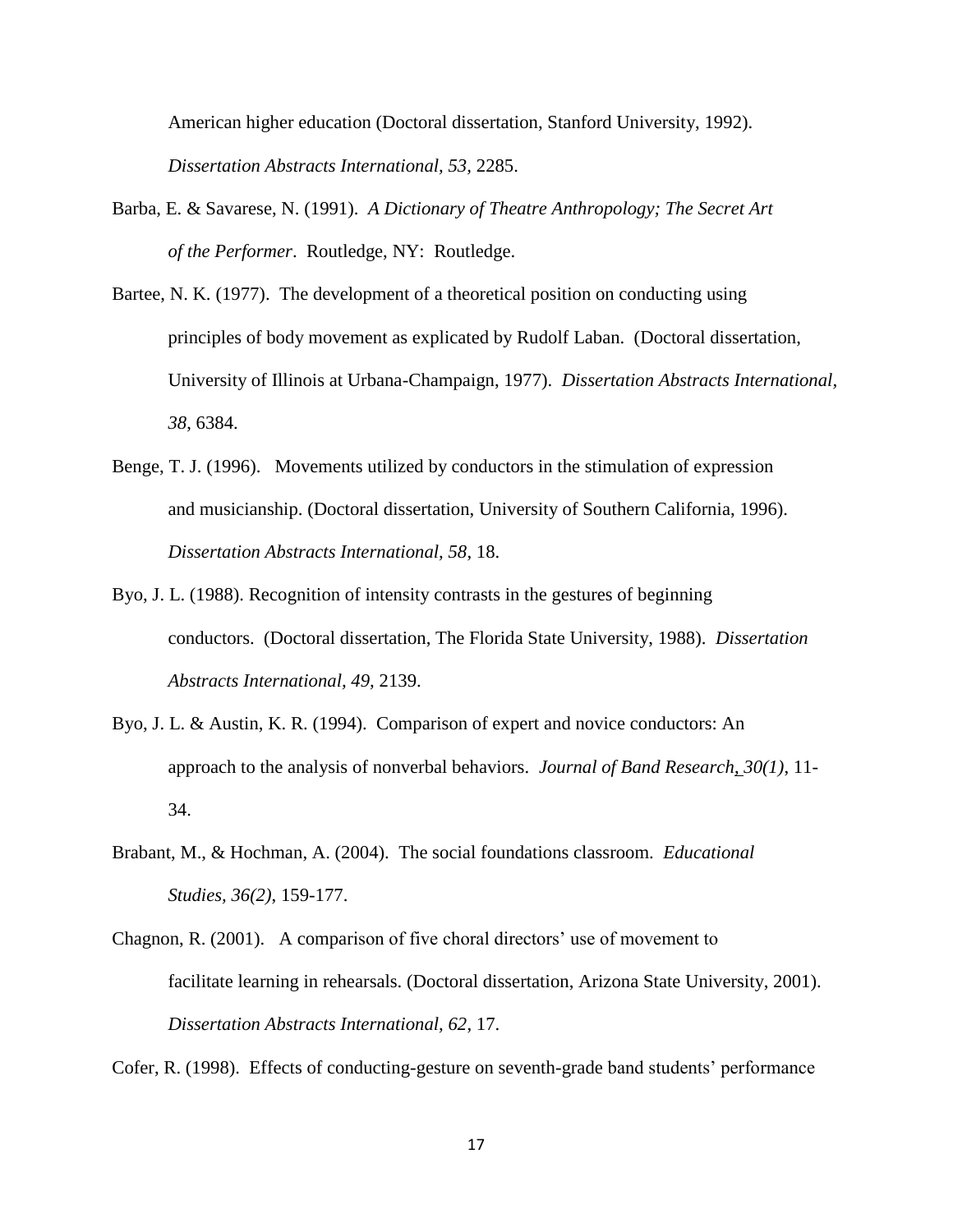response to conducting emblems. *Journal of Research in Music Education, 46,* 360-373.

Deal, J. J., Boyd, J., Doane, C., Haithcock, M., Johnson, D., Johnson, K., LaBonte, M., Maiello, A., Miller, S., & Richter, G. (1985, February). *Report of the CBDNA research committee on undergraduate conducting.* Paper presented at the 23<sup>rd</sup> National Conference of the College Band Directors National Convention, Boulder, CO.

Decroux, E. (1987). *Words on Mime* (M. Piper, Trans.) Drama Publishers.

- Ellis, A. K. & Fouts, J. T. (2001) Interdisciplinary curriculum: The research base. *Music Educators Journal, 87(5)*, 22-27.
- Gallops, R. W. (2005). The effect of conducting gesture on expressive-interpretive performance of college music majors. (Doctoral dissertation, University of South Florida, 2005). *Dissertation Abstracts International, 66(9),* 3147.
- Grechesky, R. N. (1985). An analysis of nonverbal and verbal conducting behaviors and their relationship to expressive musical performance. (Doctoral dissertation, University of Wisconsin-Madison, 1985). *Dissertation Abstracts International, 48,* 1689.

Grotowski, J. (2002). *Towards a Poor Theatre*. Routledge, NY: Routledge.

- Hibbard, T. T. (1994). The use of movement as an instructional technique in choral rehearsals. (Doctoral dissertation, University of Oregon, 1994). *Dissertation Abstracts International, 55*, 175.
- Hoff, T. (1990). Theories of body expression in their historical relationship to psychological concepts. (Doctoral dissertation, York University (Canada), 1990). *Dissertation Abstracts International, 52,* 6068.
- House, R. E. (1998). Effects of expressive and non-expressive conducting on the performance and attitudes of advanced instrumentalists (Doctoral Dissertation, Arizona State University, 1998). *Dissertation Abstracts International, 59,* 4004.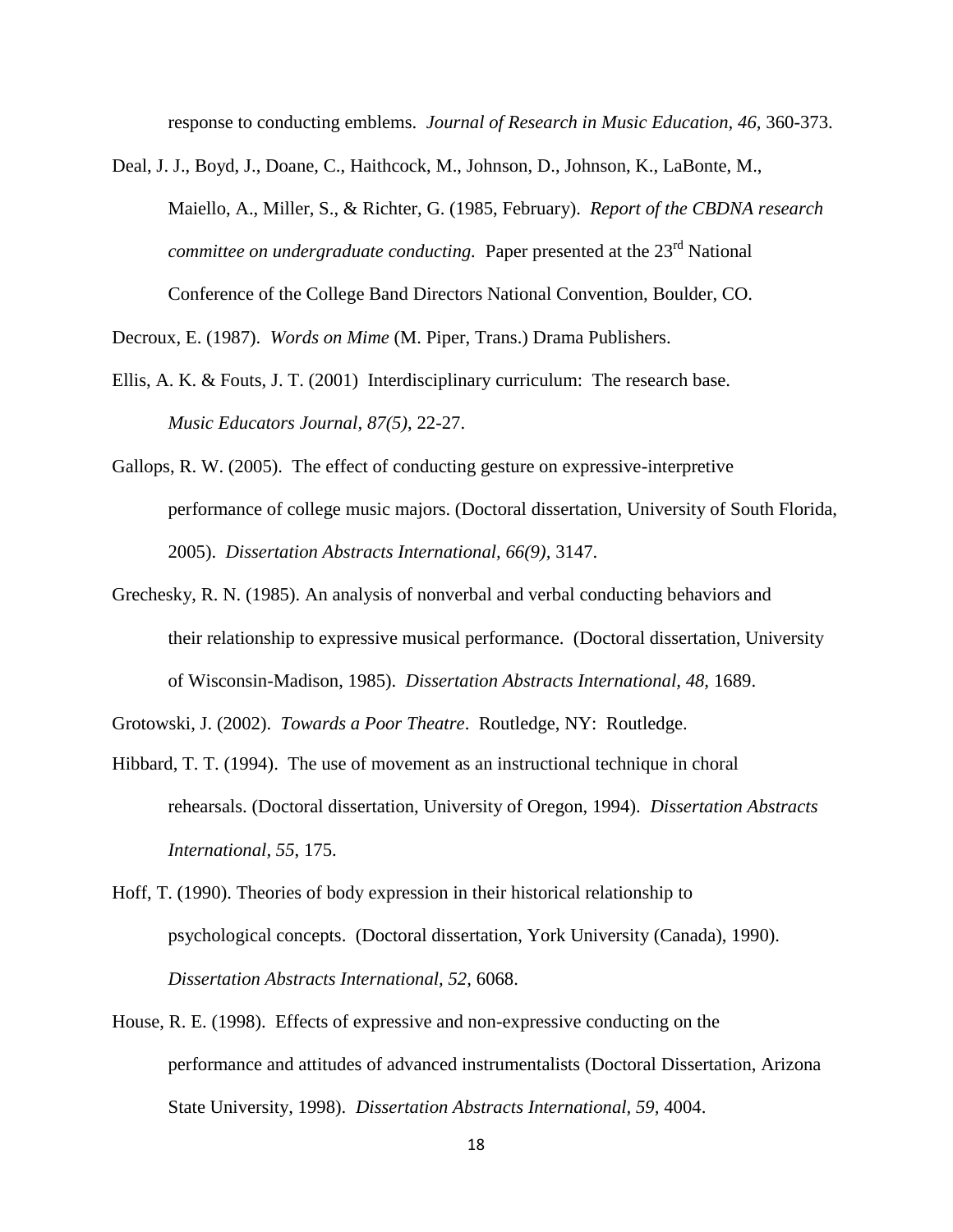- Kubik, M. (2002). Biomechanics: Understanding Meyerhold"s system of actor training. In N. Potter (Ed.), *Movement for Actors* (pp. 3-15). New York: Allworth Press.
- Laib, J. R. (1993). The effect of expressive conducting on band performance (Doctoral dissertation, University of Georgia, 1993). *Dissertation Abstracts International, 59,* 3258. conducting: an interview with Rodney Eichenberger. *The Choral Journal, 36*, 17-24.
- Margolis, K. (Director) (2006). *Margolis method: A dynamic approach to theatre training.* [Motion picture]. (Available from www.margolisbrown.org).
- Maiello, A. (1996). *Conducting – A Hands on Approach*. Belwin-Mills, New Jersey: Prentice Hall.
- McCoy, C. W. (1986). The effects of movement as a rehearsal technique on performance, meter discrimination ability, and attitude of members of high school choral ensembles. (Doctoral dissertation, University of Iowa, 1986). *Dissertation Abstracts International, 47*, 2940.
- McClung, A. (1996). The relationship between nonverbal communication and conducting: an interview with Rodney Eichenberger. *The Choral Journal, 36*, 17-24.
- Meyerhold, V. E. (1976). *On theatre.* London: Methuen Drama.
- Miller, S. W. A. (1988). The effect of Laban movement theory on the ability of student conductors to communicate musical interpretation through gesture. (Doctoral dissertation, The University of Wisconsin-Madison, 1988). *Dissertation Abstracts International, 49,* 1087.
- Neidlinger, E. J. (2003). The effect of Laban Effort-Shape instruction on young conductors" perception of expressiveness across arts disciplines (Doctoral Dissertation, University of Minnesota, 2003). *Dissertation Abstracts International, 62,* 2018.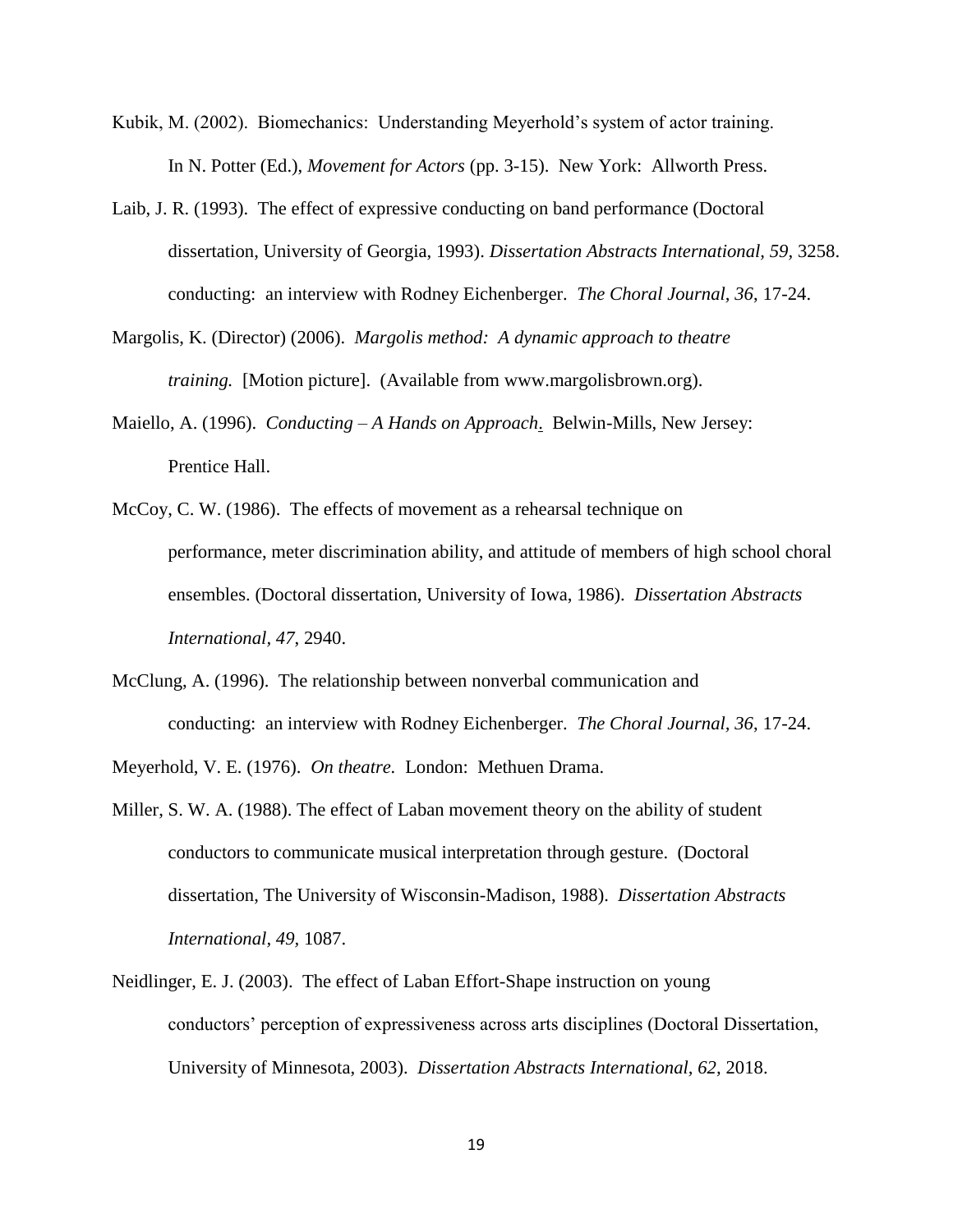O"Brien, A. R. (1990). Techniques and theories of bodily expression: Historical foundations in acting from classic Greece to the "Commedia dell"arte." (Doctoral dissertation, New York University, 1990). *Dissertation Abstracts International, 51*, 313.

- Orzolek, D. C. (1996). The effect of imagery and movement exercises on the ability of students to conduct expressively (Doctoral dissertation, University of Minnesota, 1996). *Dissertation Abstracts International, 57*, 145.
- Paul, R., & Schenbeck, L. (1980). Theatre games for embryonic conductors. *Choral Journal, 21,* 14-17.
- Poch, G. B. (1982). Conducting: Movement analogues through effort shape. *Choral Journal, 23*, 21-22.
- Porter, A. M. (2000). The development of an exploratory conducting course for nonmusic majors. (Doctoral dissertation, Florida State University, 2000). *Dissertation Abstracts International, 61(5),* 1778.
- Post, T. R., Ellis, A. K., Humphreys, A. H., Buggey, L. J. (1997). Interdisciplinary Approaches to Curriculum: Themes for Teaching. Upper Saddle River, NJ: Prentice Hall.
- Randle, I. (1998). The measure of success: Integrated thematic instruction. *Clearing House, 71(2)* 85-87.
- Schreiber, L. C. (1980). Movement training for actors: Laying the foundation in movement principals. (Doctoral dissertation, University of Minnesota, 1980). *Dissertation Abstracts International, 41,* 852.

Sidoti, V. J. (1990). The effects of expressive and nonexpressive conducting on the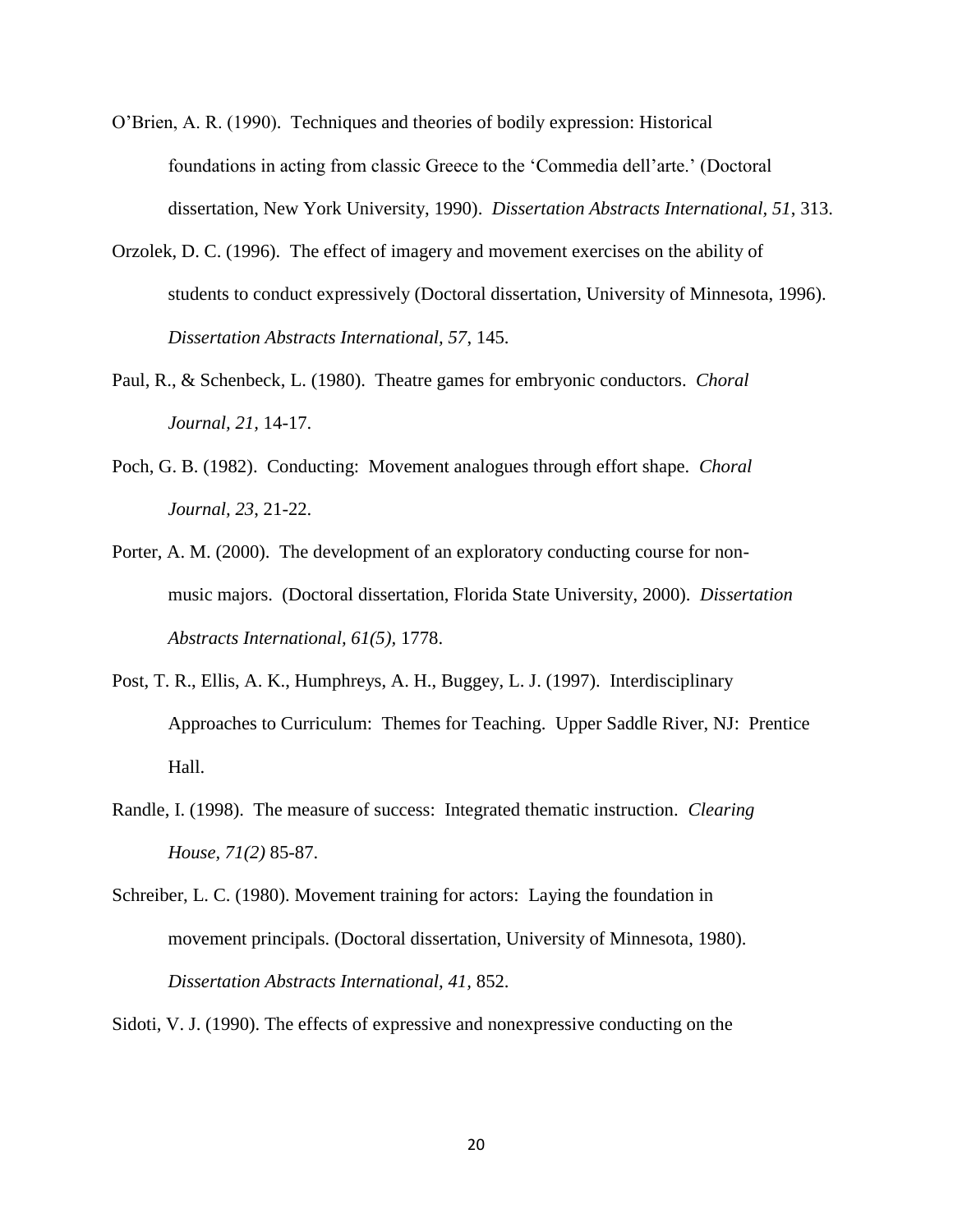performance accuracy of selected expression markings by individual high school instrumentalists. (Doctoral dissertation, The Ohio State University, 1990). *Dissertation Abstracts International, 51,* 3270.

- Spolin, V. (1963). *Improvisation for the theatre; a handbook of teaching and directing techniques.* Evanston, Illinois: Northwestern University Press.
- Sullivan, C. N. (1987). Movement training for the actor: A twentieth century comparison and analysis (Doctoral dissertation, University of Colorado at Boulder, 1987). *Dissertation Abstracts International, 48*, 1933.
- Tait, M. (1985). Striving to become a creative artist. *College Band Directors National Association Journal, 2(1)*, 25-28.
- VanWeelden, K. (2002). Relationship between perceptions of conducting expressiveness and ensemble performance. *Journal of Research in Music Education, 50(2)*, 165- 176.
- Williamson, L. (2002). The Williamson physical technique: The physical process of acting . In N. Potter (Ed.), *Movement for Actors* (pp. 155-172). New York: Allworth Press.
- Wineburg, S., & Grossman, P. (Eds.). (2000). *Interdisciplinary curriculum: Challenges to implementation*. New York: Teachers College Press.
- Wis, R. M. (1993). Gesture and body movement as physical metaphor to facilitate learning and to enhance musical experience in the choral rehearsal (Doctoral dissertation, Northwestern University, 1993). *Dissertation Abstracts International, 62*, 1719.

Yontz, T. G. (2001). The effectiveness of Laban-based principals of movement and